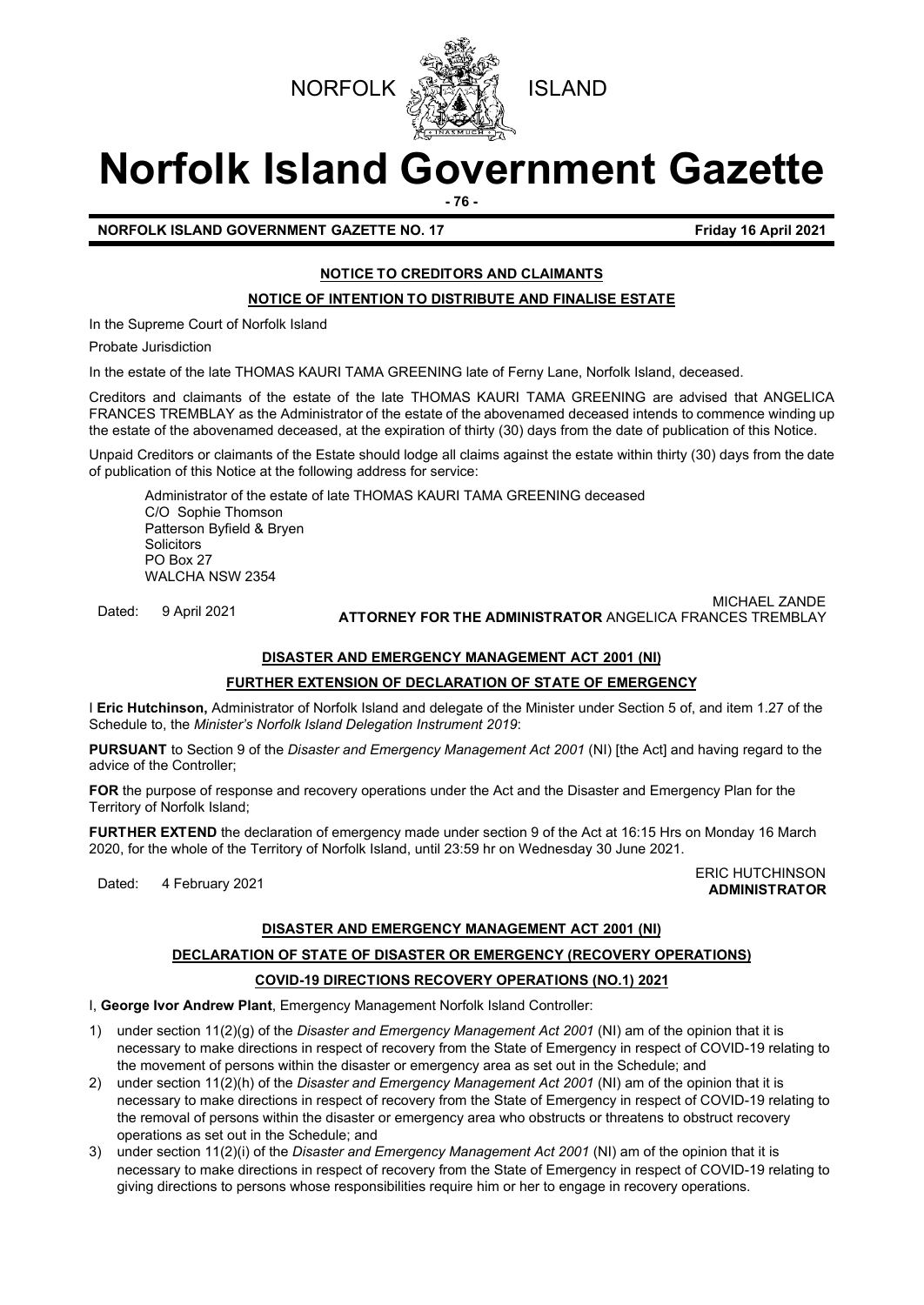## **NORFOLK ISLAND GOVERNMENT GAZETTE NO. 17 Friday 16 April 2021**

#### **SCHEDULE**

#### **Direction 1 (2021) – Adjustment of COVID 19 measures – to commence 23:59 on 28 February 2021**

- 1. These Directions take effect at 23:59 on 28 February 2021 and remain in force while the State of Disaster or Emergency (Recovery Operations) is in force.
- 2. In these Directions:

*Persons* includes people residing on Norfolk Island, visiting Norfolk Island for holiday or work purposes

*COVID-19 hotspot* means a particular area of Australia decided by the Commonwealth Chief Medical Officer

*Incident Controller* means the person appointed under the State of Emergency in accordance with the NORDISPLAN

- 3. Persons will be permitted\* to travel to Norfolk Island without the need to quarantine provided they:
	- a. do not have COVID-19;
	- b. have not been in contact within anyone in the prior 14 days with COVID-19; and
	- c. have been granted a Norfolk Island Entry Pass\*.
	- \*Any person travelling to Norfolk Island may be denied entry without a Norfolk Island Entry Pass
- 4. A person whilst on Norfolk Island must comply with physical distancing principles as published from time to time on [\(http://www.norfolkisland.gov.nf/norfolk-islands-covid-19-advice\)](http://www.norfolkisland.gov.nf/norfolk-islands-covid-19-advice).
- 5. A person whilst on Norfolk Island must follow any directions in relation to COVID-19 from staff of the *Norfolk Island Hospital and Residential Aged Care Services (NIHRACS).*
- 6. A person or business on Norfolk Island must follow any advice or operational direction provided by the Incident Controller or authorised officer of the *Norfolk Island Police Force (NIPF)*in relation to COVID-19.
- 7. A person or business involving close contact with persons is required to keep a daily customer register. A business will be required to retain the records for a period of three months. The register must be produced upon request by the Incident Controller.

*\* Please Note \** 

- *Online applications required by all travellers prior to travel (within 72 hours of travel).*
- *While the State of Emergency is in place verification of where travellers are from will be required*
- *Travel to mainland states and territories is a matter for residents to seek approval from State and Territory Government authorities.*

Dated: 11 February 2021 GEORGE PLANT

**EMNI CONTROLLER**

#### **PART TIME POSITION VACANT**

Norfolk Island Regional Council is seeking applications from enthusiastic, suitable persons to join the Council team. The relevant Position Description listing the full set of key accountabilities and competencies are available from our website <http://www.norfolkisland.gov.nf/your-council/working-council>

#### **Job Number: NIRC202021-09 – Vacant position Part Time**

**Plant Operator – Grounds KAVHA (1049) -** \$48,347.52 per annum pro rata; 15 hours per week

The purpose of this role is to undertake and maintain KAVHA Grounds and Open Spaces precincts to a high standard of presentation.

#### **Enquiry Contact Officer – James Quintal - phone +6723 53100 or email [james.quintal@nirc.gov.nf](mailto:james.quintal@nirc.gov.nf)**

General enquiries may be made to Human Resources Office, [hr@nirc.gov.nf](mailto:hr@nirc.gov.nf) or phone Thomas Andresen on + 6723 22001, Ext.5 or Ext.115.

10% superannuation, employer contributions only made if monthly wages exceed \$450 (before tax).

Appointments will be made on merit in compliance with the principles of Equal Employment Opportunity (EEO). If you are interested in the advertised position you will need to send a written application addressing the competencies and qualifications contained in the Position Description. Applications must also include a résumé/curriculum vitae and two recent work-related referees. Please note that if you do not fully address the competencies and qualifications criteria you may be excluded from being shortlisted for further progression in the recruitment process. Applications are to be lodged by **email** to [hr@nirc.gov.nf](mailto:hr@nirc.gov.nf) **no later than 9:00am, Monday, 19 April 2021.** 

Dated: 18 March 2021 **ANDREW ROACH GENERAL MANAGER**

#### **TOURISM MARKETING REPRESENTATIVE**

#### **EXPRESSIONS OF INTEREST 7/21**

Council is seeking Expressions of Interest for the appointment of a Tourism Marketing Representative who will plan, develop and deliver a range of effective tourism destination marketing initiatives and the organisation's Tourism communications strategy. The Representative will work closely with the Council's Tourism section to promote a consistent